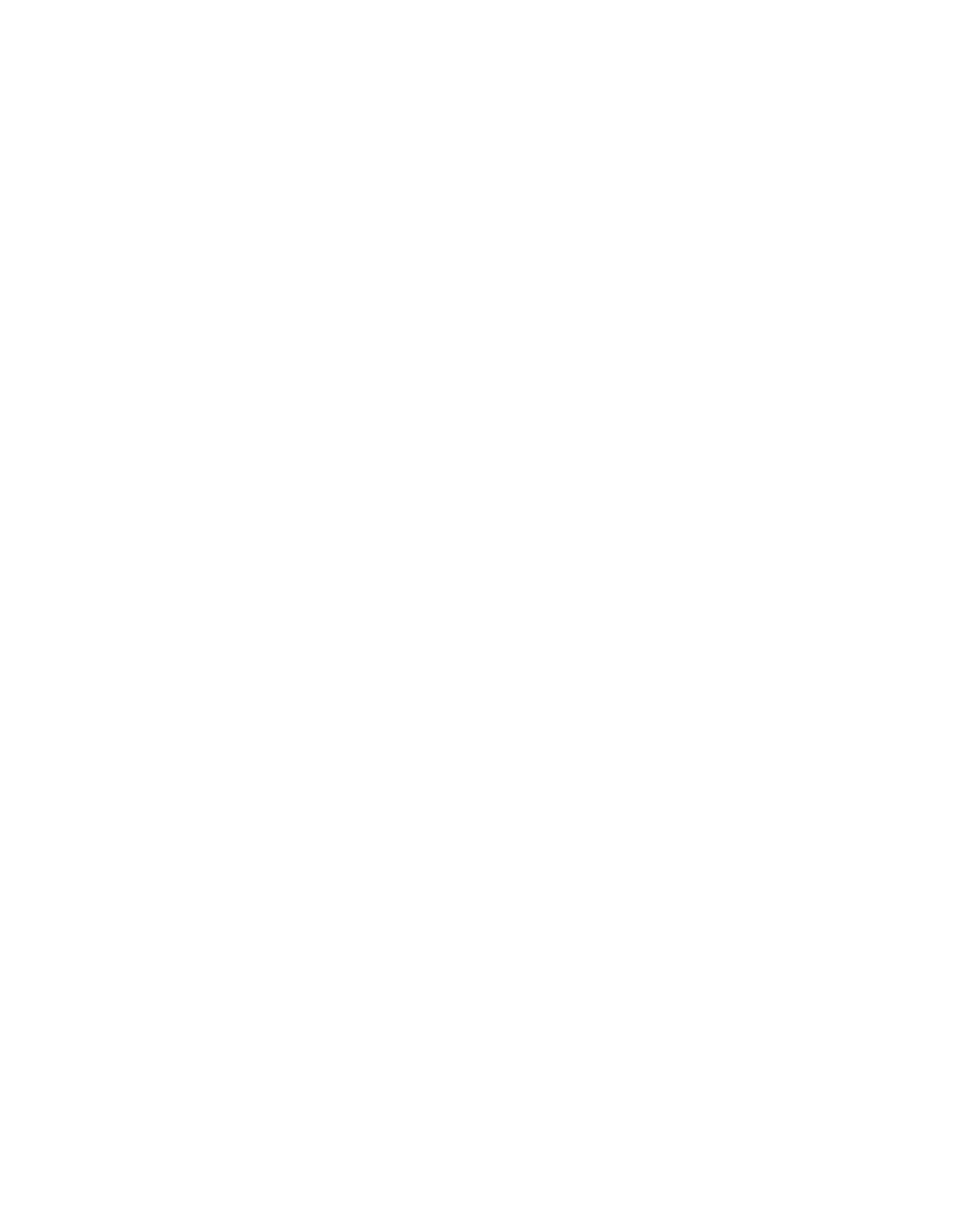| <b>Stanislaus County Behavioral Health &amp; Recovery Services</b><br>800 Scenic Drive, Modesto, CA 95350<br>209 525-6225 fax 209-525-6291<br>www.stanislausmhsa.com |                                                                                                               |  |
|----------------------------------------------------------------------------------------------------------------------------------------------------------------------|---------------------------------------------------------------------------------------------------------------|--|
| <b>Mental Health Services Act/Proposition 63</b><br><u><b>Housing Program Application – Program Overview and Supportive Services Plan</b></u>                        |                                                                                                               |  |
| <b>30-Day Public Comment Form</b><br>June 19, 2008 - July 18, 2008                                                                                                   |                                                                                                               |  |
| PERSONAL INFORMATION (optional)                                                                                                                                      |                                                                                                               |  |
|                                                                                                                                                                      |                                                                                                               |  |
|                                                                                                                                                                      |                                                                                                               |  |
|                                                                                                                                                                      |                                                                                                               |  |
| MY ROLE IN THE MENTAL HEALTH COMMUNITY                                                                                                                               |                                                                                                               |  |
| <b>Consumer/Service Recipient</b><br>_ Family Member<br>Education<br><b>Social Services</b>                                                                          | _ Service Provider<br>_ Law Enforcement/Criminal Justice<br>Probation<br>__ Other (specify) _________________ |  |
| WHAT DO YOU SEE AS THE STRENGTHS OF THE PROPOSED PLAN?                                                                                                               |                                                                                                               |  |
|                                                                                                                                                                      | IF YOU HAVE CONCERNS ABOUT THE PROPOSED PLAN, PLEASE EXPLAIN.                                                 |  |
|                                                                                                                                                                      |                                                                                                               |  |
|                                                                                                                                                                      |                                                                                                               |  |